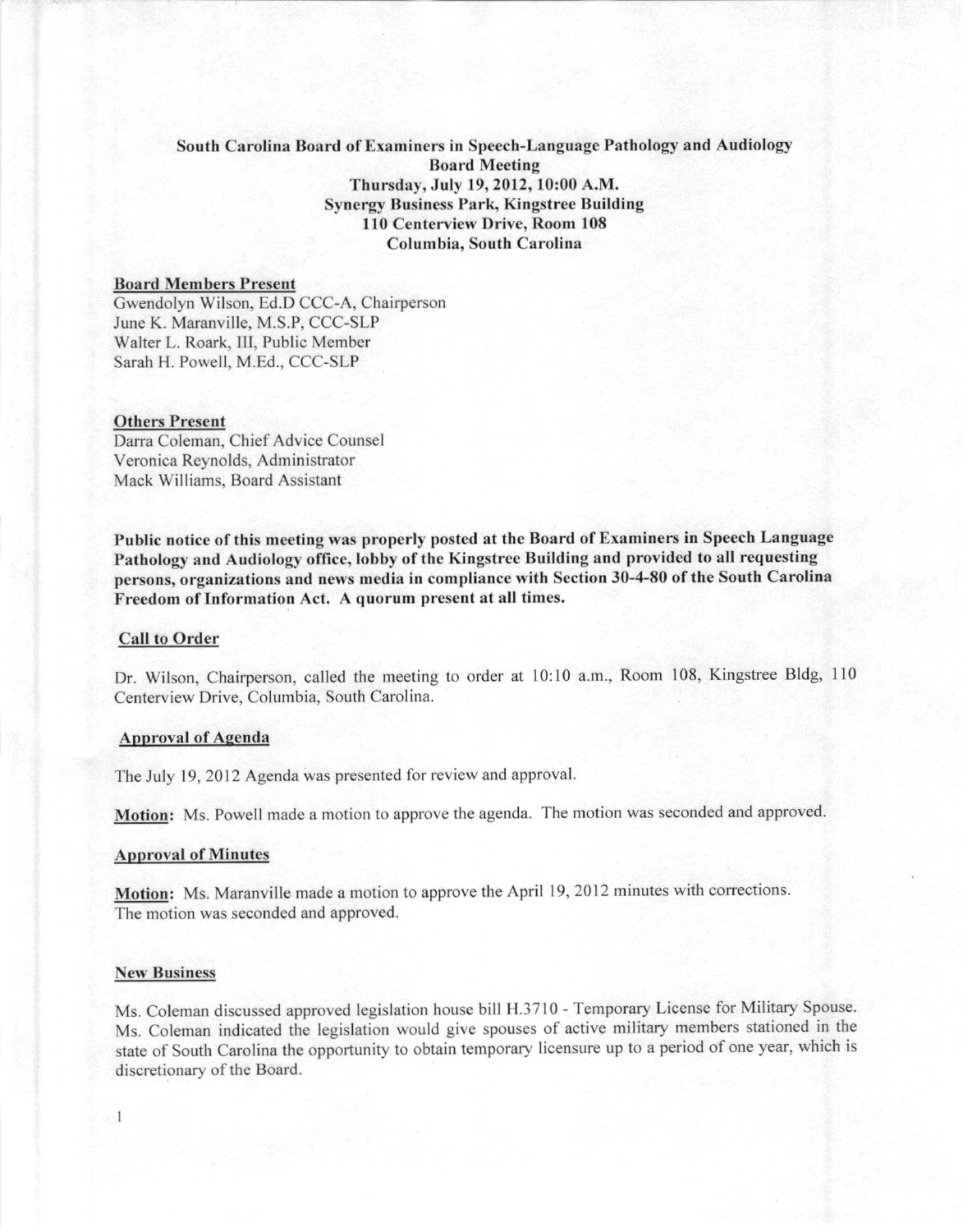Office of Investigations and Enforcement (OIE) Report: Ms. Reynolds presented the statistical report to the Board for review for Mr. Love.

Office of General Counsel (OGC) Report: Ms. Reynolds presented the OGC report to the Board for review Mr. Love.

Financial Report: Ms. Reynolds presented the finance report to the Board for review.

## **Application Hearings**

Victoria Miller: Ms. Miller made a personal appearance before the Board and was not represented by legal counsel. The purpose of the hearing was to determine if a license should be granted as an Audiologist.

Motion: Ms. Powell made a motion to go into Executive Session. The motion was seconded and approved.

**[Executive Session:]** 10:26 a.m. to 10:42 a.m. No votes were taken during Executive Session.

Motion: Mr. Roark made a motion to come out of Executive Session. The motion was seconded and approved.

Motion: In open session, Ms. Maranville made a motion to grant Ms. Miller a license as an Audiologist. The motion was seconded and approved.

# **Continuing Education Request**

Motion: In open session, Ms. Powell made a motion to approve the continuing education request from District Five of Lexington and Richland Counties titled, "The Nitty Gritty: Working With the Hearing Impaired Child". The motion was seconded and approved.

### Disciplinary Hearings

Sonja S. Menzel-Quartuceio: Ms. Menzel-Quartuccio made a personal appearance before the Board and was not represented by legal counsel. Ms. Menzel-Quartuccio requested a continuance for the purpose of obtaining an attorney.

Motion: Mr. Roark made a motion to go into Executive Session. The motion was seconded and approved.

IExeeutive Session:! II :08 a.m. to 12:20 a.m. No votes were taken during Executive Session.

Motion: Ms. Maranville made a motion to come out of Executive Session. The motion was seconded and approved.

## (Break 11:57 a.m. to 12:50 p.m.)

Motion: In open scssion, Ms. Powell made a motion to deny the request for a continuance and to proceed with the hearing. The motion was seconded and approved.